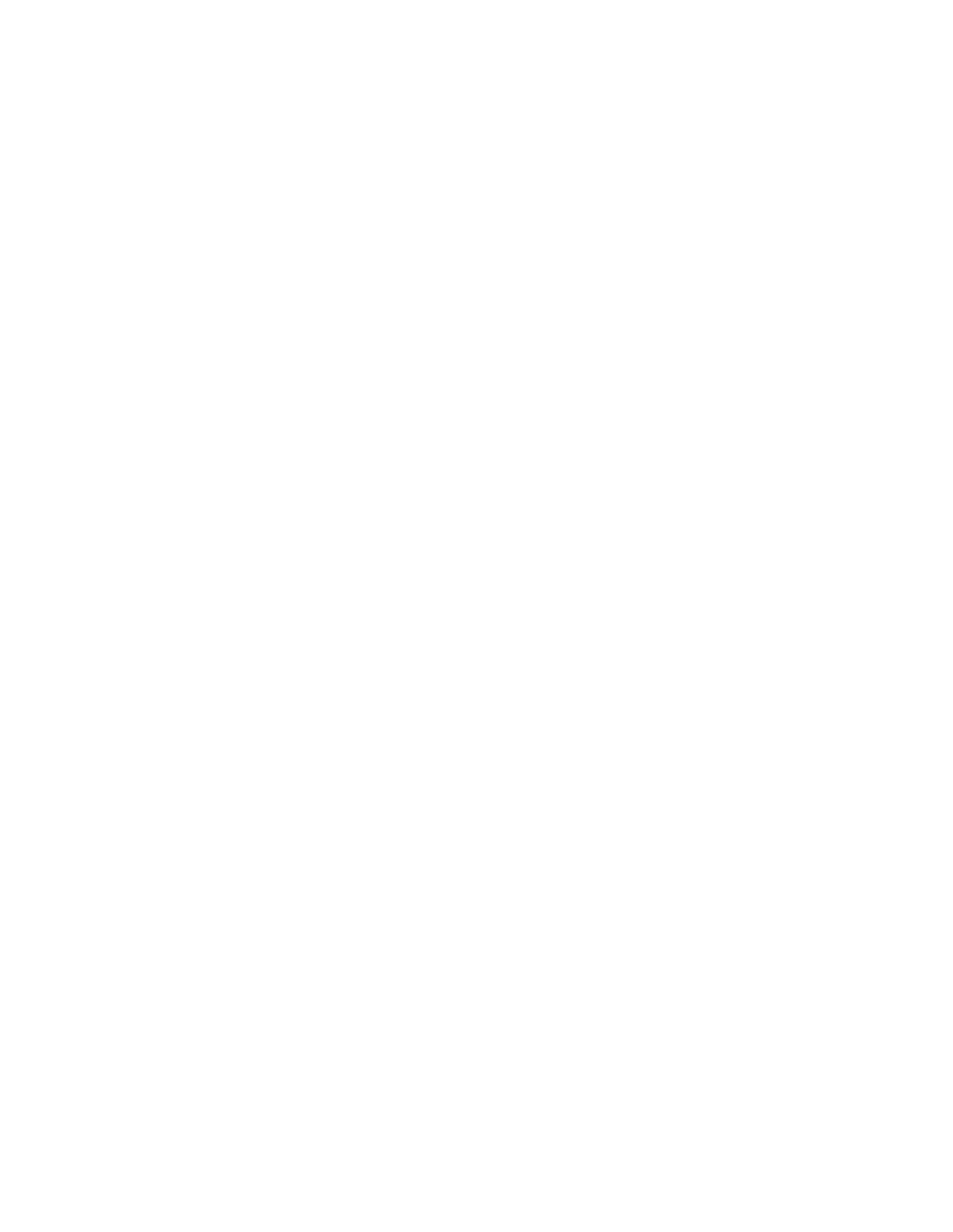## **STARTING A COMMUNITY**

*(Wisdom of Communities, Volume 1)*

## **CONTENTS**

| I. INTENTIONAL COMMUNITY ESSENTIALS                                                                                                                                                                                                                                                                                                                                                                                          |
|------------------------------------------------------------------------------------------------------------------------------------------------------------------------------------------------------------------------------------------------------------------------------------------------------------------------------------------------------------------------------------------------------------------------------|
| Six Ingredients for Forming Communities (That Help Reduce Conflict Down the Road)5<br>Diana Leafe Christian<br>Directory 2000, 76-83<br>Among other things, forming communities need enough time, money, and "community glue" to pull off<br>their project successfully.                                                                                                                                                     |
| Tracking the Communities Movement: 70 Years of History and the Modern FIC  13<br>Communities 176, 15-19<br>Sky Blue and Betsy Morris<br>For decades the Fellowship for Intentional Community has been an essential resource for documentation,<br>support, and networking. Here are some definitions, community types, and organizing principles.                                                                            |
| Happy, Healthy, Functional, Fit: What Works Best in Present-Day Intentional Communities 19<br>Communities 176, 42-46<br>Zach Rubin, Ma'ikwe Ludwig, and Don Willis<br>In a survey of nearly 300 contemporary communities, increased egalitarian practice, stronger<br>commitment mechanisms, and outside assistance in conflict resolution all correlate with greater group<br>cohesion and effectiveness.                   |
| Communities 170, 10-11<br>Ma'ikwe Ludwig<br>Whether starting a community or looking for one to join, identifying your priorities, your approaches to<br>life, and your ranges of tolerance can be essential to successful community living.                                                                                                                                                                                  |
| <b>Jeff Golden</b><br>Communities 170, 38-43<br>The sometimes triumphant, sometimes traumatic experiences of the three Common Fire communities<br>yield wisdom relevant to anyone working to create a community.                                                                                                                                                                                                             |
| Communities 170, 44, 76<br><b>Arty Kopecky</b><br>Five crucial ingredients make community work; the lack of any one of them can cause it to falter.                                                                                                                                                                                                                                                                          |
| Communities 176, 20–21<br><b>Example 18 State State State State State State State State State State State State State State State State State State State State State State State State State State State State State State State State State State State </b><br>Forty-five years of researching, writing and teaching about, and living within intentional communities<br>yield personal lessons with global implications. |
| <b>Graham Ellis</b><br>Communities 176, 33–38<br>The founder of Bellyacres Artistic Ecovillage profers advice inspired by the nearly three decades he was<br>immersed in the experiment.                                                                                                                                                                                                                                     |
| My Advice to Others Planning to Start an Ecovillage, Revisited 43<br>Lois Arkin<br>Communities 176, 40–41<br>Nearly two-and-a-half decades of urban community experience yield 10 key ecovillage founding<br>guidelines, thrice refined.                                                                                                                                                                                     |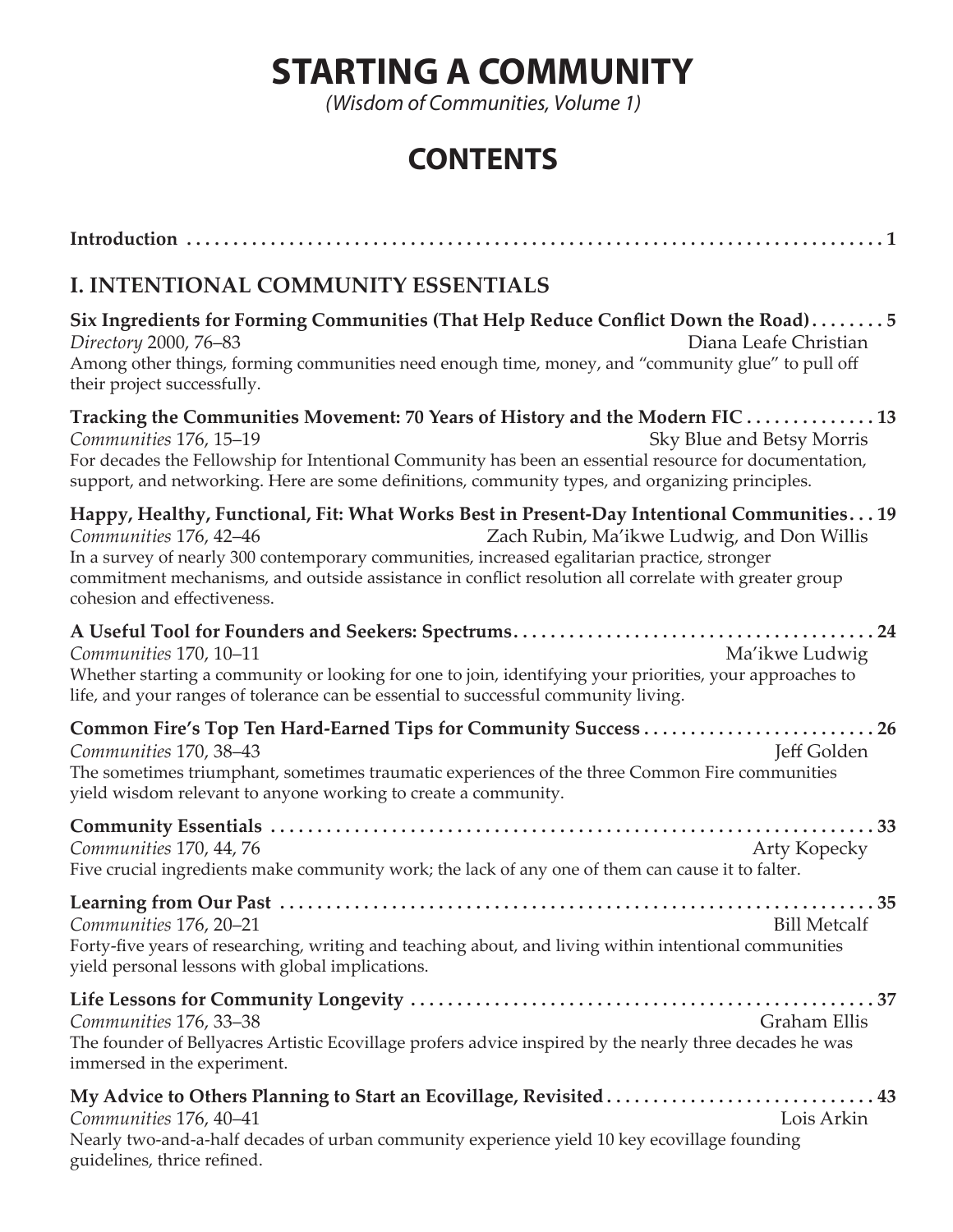| Communities 168, 80, 78-79<br>These key lessons from others' experience can make starting a new community easier.                                                                                                                           | Matthew Cullen                     |
|---------------------------------------------------------------------------------------------------------------------------------------------------------------------------------------------------------------------------------------------|------------------------------------|
| Communities 173, 46–55 Diana Leafe Christian, Dave Henson, Allen Butcher, and Albert Bates<br>Among the decisions every group needs to make as it relates to the wider public is how to define itself in<br>legal terms.                    |                                    |
| Directory 1995, 150-154<br>Important criteria in evaluating property for intentional community development include these how-tos<br>and how-comes of financing, insurance, and legal considerations.                                        | Frances Forster and Byron Sandford |
| Communities 170, 80, 79<br>People don't just start or join communities—they also leave, or at least announce that they intend to<br>leave. Groups can handle this process more successfully with greater attention.                         | Laird Schaub                       |
| <b>II. CREATING INTENTIONAL COMMUNITY</b>                                                                                                                                                                                                   |                                    |
| Communities 144, 40-41, 78<br>After many years of dealing with the unique struggles inherent in starting a community, a community<br>founder discovers her vision manifested elsewhere, and becomes a community joiner.                     | Ma'ikwe Schaub Ludwig              |
| Communities 144, 42-45<br>Along with logistical hurdles and fluctuating commitments, the global financial crisis takes its toll on a<br>developing ecovillage, but also offers opportunities as sustainability becomes a global imperative. | Robert Hall                        |
| Communities 144, 46-47<br>A group of Australians invests in its vision for the long haul, confronting obstacles, encouraging<br>participation, and finding accord on cats, dogs, and The Somerville Way.                                    | Vida Carlino                       |
| Communities 144, 48-50<br>Nine years after its conception, Somerville Ecovillage has acquired land, financing, and rezoning and<br>subdivision approvals, but remains unbuilt (though not ungardened), thanks to the world credit crisis.   | <b>Karen Moore</b>                 |
| Communities 148, 62-63<br>Members of a mobile home park explore how they might become a more intentional community.                                                                                                                         | <b>Bob Glotzbach</b>               |
| Communities 148, 64, 78<br>A group with big dreams has its hopes raised then deflated repeatedly, and struggles to realize its<br>visions.                                                                                                  | Merry Hall                         |
| Communities 156, 49<br>Dandelion Village's cofounder traces his journey from initiator to "regular community member."                                                                                                                       | Daniel Weddle                      |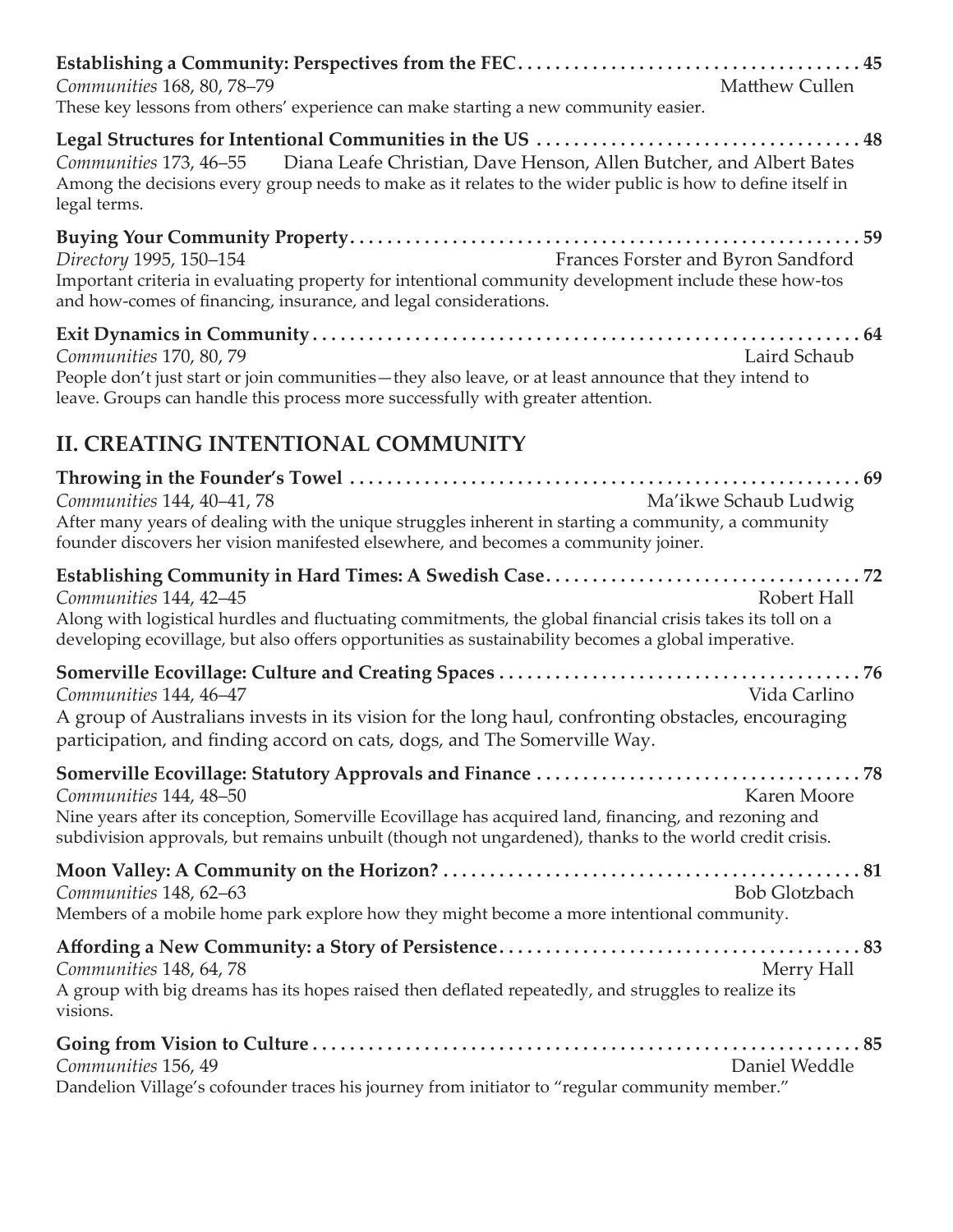| The Making of Senior Cohousing: The Story of Wolf Creek Lodge 86<br>Communities 149, 46-51<br><b>Suzanne Marriott</b><br>A senior cohousing group progresses from idea to reality, with a full range of setbacks, successes, and<br>lessons along the way.                   |
|------------------------------------------------------------------------------------------------------------------------------------------------------------------------------------------------------------------------------------------------------------------------------|
| Communities 153, 58-59<br><b>Bill Metcalf</b><br>A developing cohousing/ecovillage hybrid starts to grapple with the eternal questions, like "What about<br>cats and dogs?"                                                                                                  |
| Communities 156, 52-54<br>Coleen O'Connell<br>Belfast Cohousing & Ecovillage grapples with obstacles to create a visionary housing project in rural<br>Maine.                                                                                                                |
| Communities 156, 47-48, 77<br>Maggie Sullivan<br>Aspiring communitarians rally support and navigate the legal hoops to establish an ecovillage in<br>Bloomington, Indiana.                                                                                                   |
| Communities 156, 56-57<br>Giovanni Ciarlo<br>Founded and run by low-income women heads of households, an urban ecovillage in Colombia shows<br>the promise of cooperative local self-empowerment.                                                                            |
| Communities 157, 24-25<br>Kim Scheidt<br>Having lost its other adult member, Dandelion looks forward to expanding again with a revitalized<br>focus.                                                                                                                         |
| Communities 157, 51-53<br>David Leach<br>Kibbutzes, ecovillages, cohousing communities, and pocket neighborhoods offer us opportunities to<br>make a new start.                                                                                                              |
| Communities 157, 54–56<br>Pat Bryan<br>A forming cohousing group experiences its share of bumps, but comes together to move forward.                                                                                                                                         |
| Communities 158, 22-24<br>Kim Scheidt<br>A land trust with leaseholds keeps members' costs down while allowing a combination of autonomy and<br>connection.                                                                                                                  |
| Yes, Wealthy People Want to Live in Community in Sustainable Ways Too! 113<br>Jennifer Ladd<br>Communities 159, 36-39<br>The facilitator of a telephone support group offers 14 suggestions from current or aspiring<br>communitarians with significant financial resources. |
| Communities 161, 58-60<br><b>Bill Metcalf</b><br>Fifteen years after it was first conceived, an ecovillage acquires land and begins further development.                                                                                                                     |
| Opportunity Village Eugene: Pioneering New Solutions for the (Formerly) Homeless 120<br>Communities 162, 58-61<br>Alex Daniell<br>In less than three months, for less than \$60,000, an empty public works parking lot becomes a village<br>housing 30 people.               |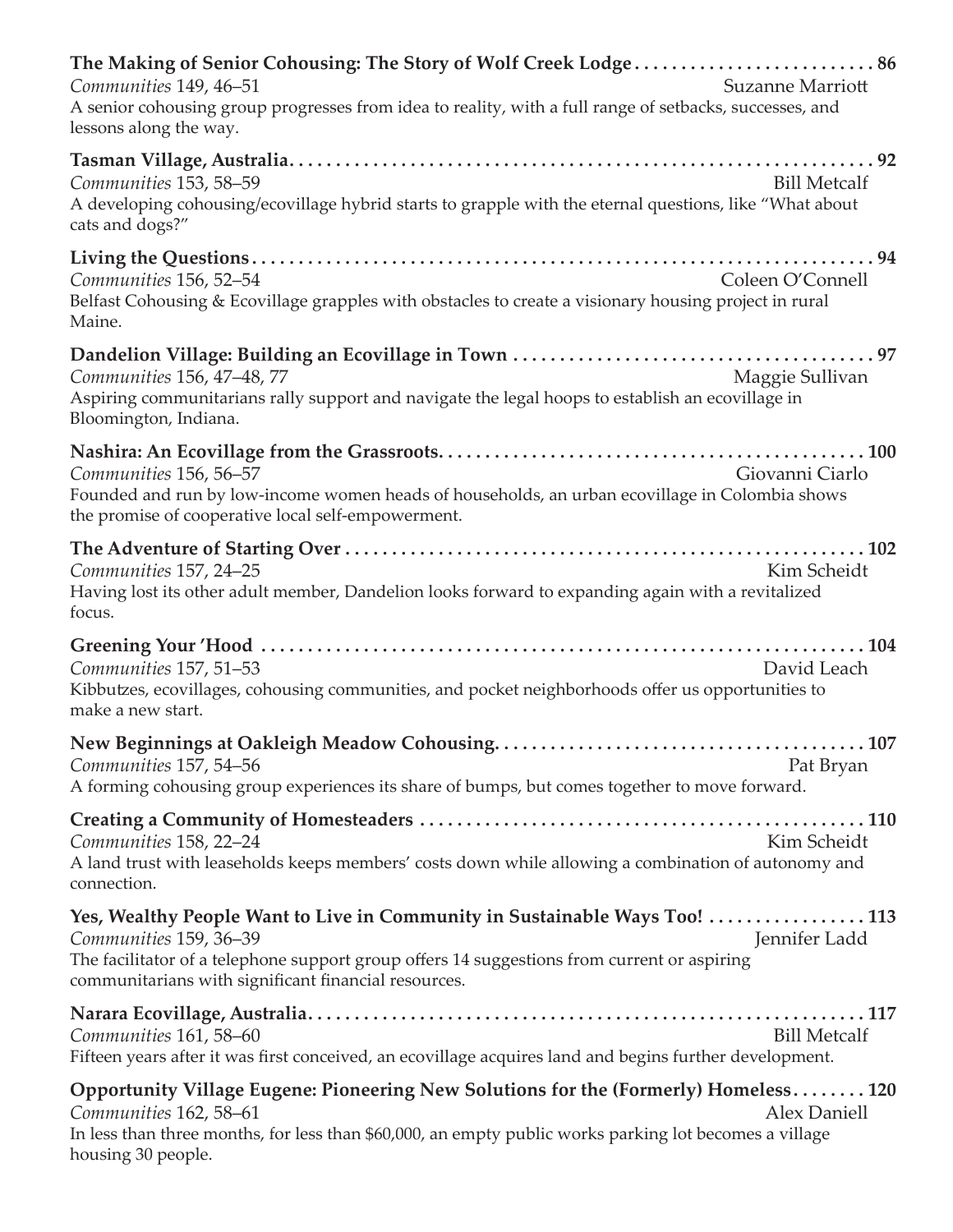| Communities 163, 54-56<br>Paul Brooks<br>A communitarian discovers that, whether it is clearly articulated or invisible, groups are always going to<br>have some sort of structure.                                                                                                                   |
|-------------------------------------------------------------------------------------------------------------------------------------------------------------------------------------------------------------------------------------------------------------------------------------------------------|
| Communities 164, 20-21<br><b>Carly Fraser</b><br>Residents of Guelph, Ontario, build community with intention in an existing suburban neighborhood.                                                                                                                                                   |
| <b>SILC Guelph</b><br>Communities 164, 24-25<br>By sitting down to talk, a forming intentional community reconnects with its reasons for coming<br>together.                                                                                                                                          |
| Conversations Take Wing: The RareBirds Housing Cooperative Story  132<br>Communities 164, 40-42<br>Mary Jordan<br>Friends explore their visions and shared purpose, and an intentional community is born.                                                                                             |
| From Conversation to Community: How a Bunch of Mates Bought Some Land Together  135<br>Communities 164, 43-45<br>John Hepburn<br>"Wouldn't it be great to buy a block of land together in the bush?" Dinner party conversations yield<br>unexpected fruit.                                            |
| <b>Oakleigh Meadow Cohousing Hard at Work</b><br>Communities 164, 48-49<br><b>Cindy Nickles</b><br>Members of a forming community learn about empathy, understanding, conflict-handling, and other<br>elements of healthy communication.                                                              |
| Rachael Cohen<br>Communities 164, 50-51<br>Envisioned New Jewish Communities will integrate a supportive social environment with a low-impact<br>way of life.                                                                                                                                         |
| Loving Earth Sanctuary: Two Women's Quest for a Low-Tech Life  142<br>Communities 165, 38-41<br>Gloria Wilson<br>A forming community in the hills of California's Central Coast encounters both challenges and blessings<br>in the pursuit of radical simplicity.                                     |
| Communities 166, 23-26<br><b>Charles Durrett</b><br>Cohousing can offer a much-improved quality of life to seniors and others; it's time to break free of the<br>self-inflicted "Oh, that's not me!"                                                                                                  |
| Off-Grid, and In Community: 'Tis Easier to Find than to Found 151<br>Dan Schultz<br>Communities 170, 33<br>The co-director of Maitreya Mountain Village suggests others not follow his example.                                                                                                       |
| Senior Cohousing in Canada: How Baby Boomers Can Build Social Portfolios for Aging Well. . 152<br><b>Margaret Critchlow</b><br>Communities 166, 28–33<br>Aging in a community of relationships, with an emphasis on "co-care," encourages a more connected,<br>healthy, sustainable, and active life. |
| Communities 167, 46<br>Sarah Lozanova<br>Twenty-two members in a 36-unit ecovillage contribute to maintaining a Community Supported<br>Agriculture farm on land that they own collectively.                                                                                                           |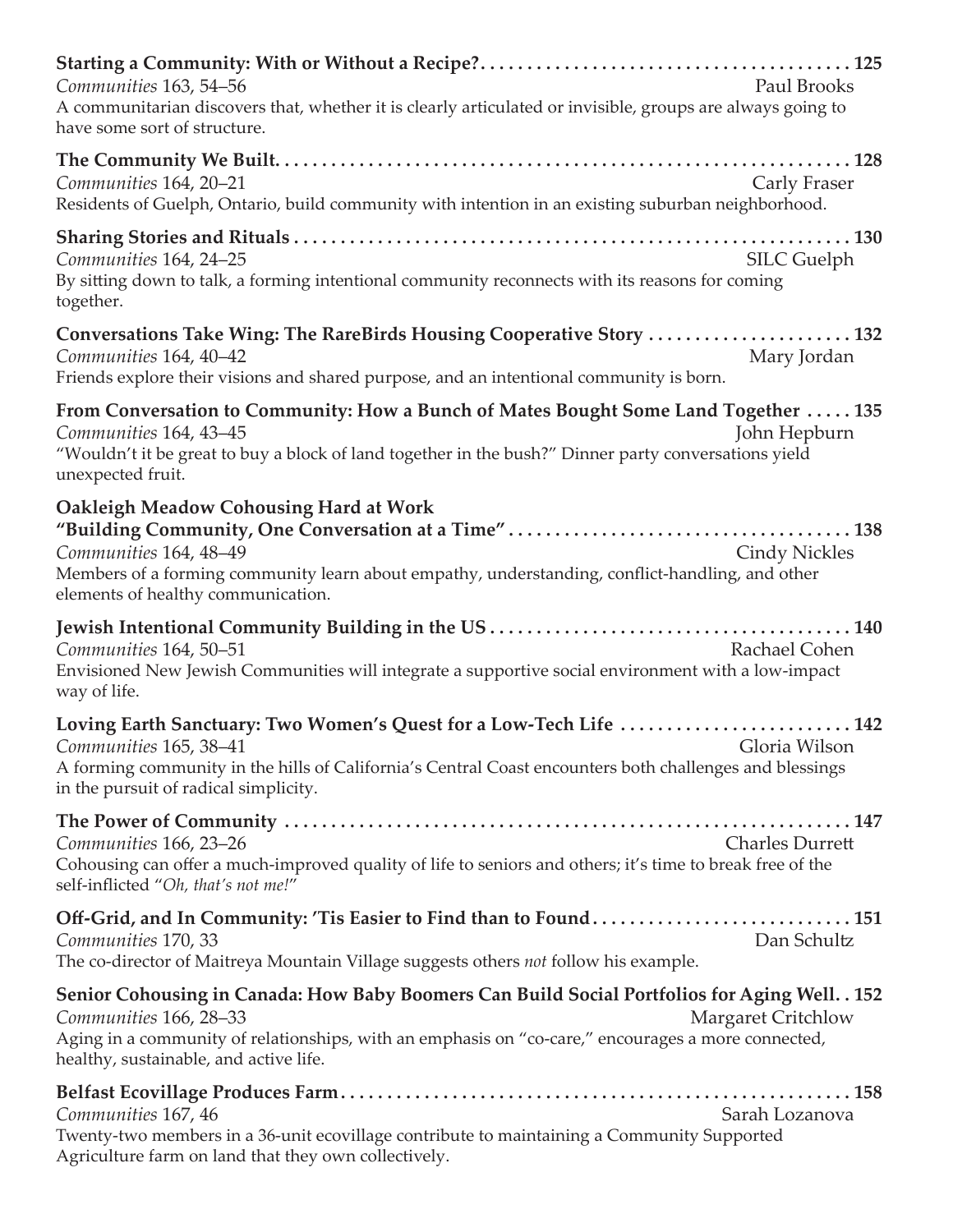| Communities 167, 47-51<br>Coleen O'Connell<br>Is Cobb Hill a model of how to do community and farming cooperatively, or a case study in their<br>challenges?                                                                                                                      |
|-----------------------------------------------------------------------------------------------------------------------------------------------------------------------------------------------------------------------------------------------------------------------------------|
| Dave Rozza, Hannah Simms, Josh Blanchfield, Julia Rosenblatt, Kevin<br>Communities 168, 26–28<br>Lamkins, Laura Rozza, Maureen Welch, and Simon Raahauge DeSantis<br>An unconventional family fights to stay in their collective house in the face of antiquated local ordinances |
| which suppress community living.                                                                                                                                                                                                                                                  |
| Communities 168, 30-34<br>Chris Roth<br>When the calling to cultivate community is combined with good intentions, what can go wrong? The<br>answer is: a lot.                                                                                                                     |
| The Changing Landscape of the Law: Experiences in Cohousing173<br>Communities 168, 47-50<br><b>IT</b> Hinds<br>Asheville's Westwood CoHousing provides case studies in applying new approaches to old categories<br>when relating to the law.                                     |
| Getting to Community and Life after Community: Collectivism vs. Individualism 177<br>Communities 169, 25-29<br>Lisa Paulson<br>Togetherness and solitude, action and reflection-our lives give us times for each.                                                                 |
| Kim Scheidt<br>Communities 170, 30-32<br>A founder shares a well-learned lesson: "It is a LOT of work to start an intentional community. A LOT."                                                                                                                                  |
| Jenny Pickerill and Ruth Hayward<br>Communities 170, 34-36<br>Eco-communities in Britain yield valuable lessons about how to improve chances for success.                                                                                                                         |
| Communities 170, 37<br>Arjuna da Silva<br>An Earthaven founder offers perspectives after 21 years of watching the ecovillage unfold.                                                                                                                                              |
| Communities 170, 45-46<br>Marie Pulito<br>In the face of challenges, key decisions and actions help Connecticut's first cohousing community to<br>come together.                                                                                                                  |
| Communities 170, 47–50<br>Rebecca Reid<br>Two families leave a thriving cohousing community to follow their shared dreams as a tight-knit<br>intergenerational group.                                                                                                             |
| Maril Crabtree<br>Communities 170, 51, 77<br>Is it crazy to purchase and move into a new house with your grown children and their children?<br>Actually, no. Living communally with family has some big advantages.                                                               |
| Communities 170, 59<br><b>Brandy Gallagher</b><br>As an activist group matures, the circles of collaboration expand.                                                                                                                                                              |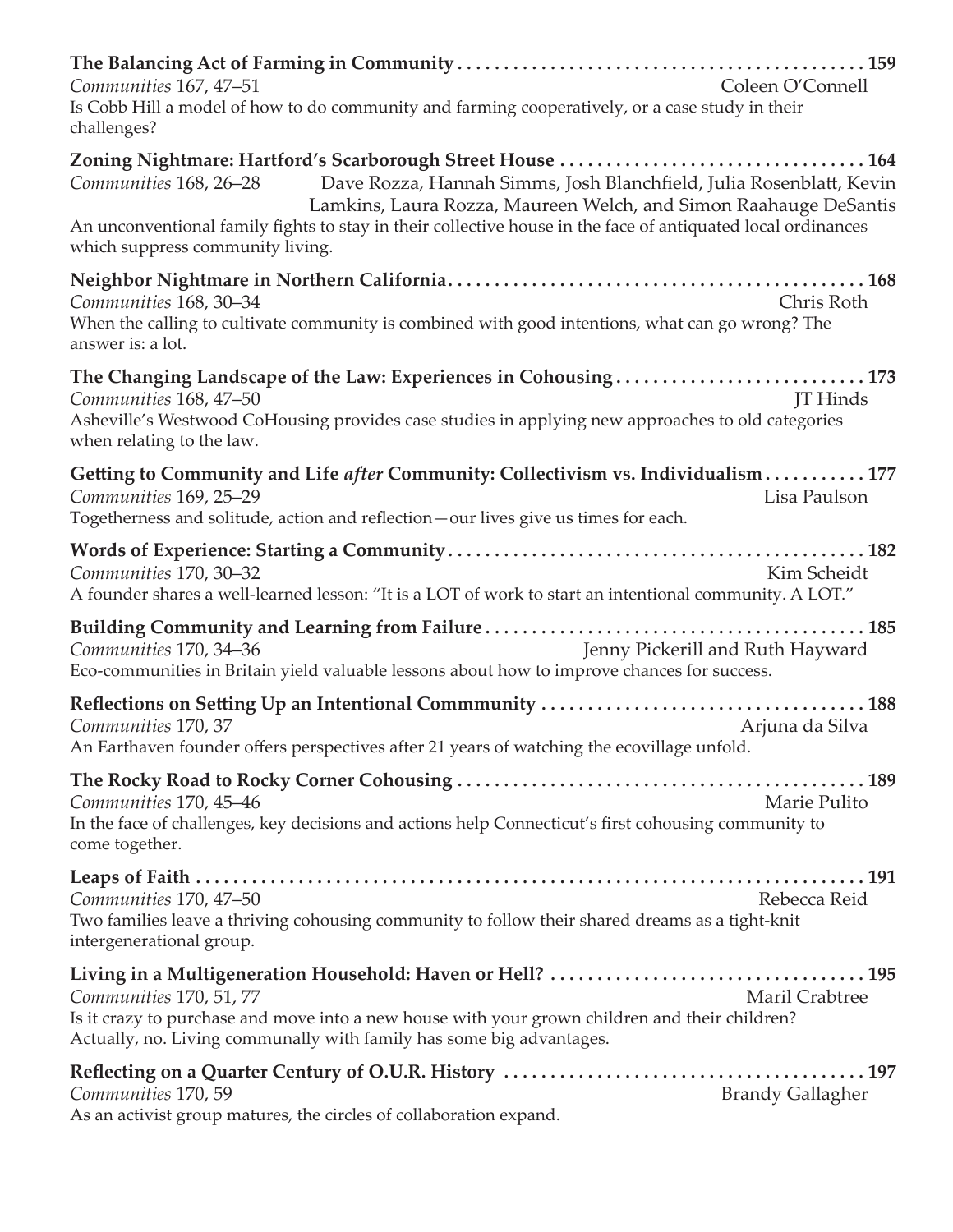| Pat McAulay<br>Communities 170, 52-54<br>Two "burning souls" work to bring their dream - a caring community of LGBTs, friends, and allies aging<br>in place as good neighbors-into reality.                                                                                                                  |
|--------------------------------------------------------------------------------------------------------------------------------------------------------------------------------------------------------------------------------------------------------------------------------------------------------------|
| Yarrow Ecovillage: Cohousing as a Building Block to the Ecovillage201<br>Charles Durrett and Katie McCamant<br>Communities 171, 41-43, 77<br>A Canadian community pioneers ecovillage zoning while incorporating both intergenerational and<br>senior cohousing.                                             |
| Cloughjordan Ecovillage: Modeling the Transition to a Low-Carbon Society  205<br>Communities 171, 49-53<br>Peadar Kirby<br>Irish ecovillagers achieve the smallest ecological footprints recorded in their country.                                                                                          |
| Communities 170, 56-57<br>Deborah Altus<br>The octogenarian founder of Lake Village Homestead shares insights from a lifelong community journey.                                                                                                                                                             |
| Communities 171, 56-60<br>Philip Mirkin<br>Fiji Organic Village embodies the challenges and joys of cross-cultural community.                                                                                                                                                                                |
| Communities 171, 62–63, 78<br><b>Frederick Weihe</b><br>A West Bank town of about 1500, Farkha predated the term ecovillage, and is now recognized as one.                                                                                                                                                   |
| Nancy Chappell<br>Communities 172, 12-13<br>Adults with disabilities and residential caregiver volunteers share the challenges and joys of community<br>life at Innisfree.                                                                                                                                   |
| The Gesundheit Institute: A 45 Year-Old Communal Hospital Experiment  222<br>Communities 172, 14-17<br>Patch Adams<br>In a decades-long project with worldwide reach, medicine, humor, and community become vehicles for<br>social change.                                                                   |
| <b>Activism and Service at Black Bulga Community:</b><br>Inspiring, Nurturing, Challenging, and Not All Hard Work 226<br>Communities 172, 27-29<br><b>Geoff Evans</b><br>At Black Bulga, the experience of community provides vital support for members to be effective change<br>agents in the wider world. |
| Not the Last of the Mohicans: Honoring Our Native Predecessors on the Land 229<br>Jeff Golden<br>Communities 172, 35–39<br>How can we do right by the native peoples whose ancestral homelands now host our intentional<br>communities?                                                                      |
| Aging in Community:<br>How an Older Couple Helped Launch a New Multi-Generational Ecovillage Neighborhood. . 234<br>Communities 172, 59-62<br><b>Wallace Watson</b><br>After lengthy germination, EcoVillage at Ithaca's TREE grows.                                                                         |
| Affordable, Developer-Driven Ecovillages: Meeting an Unmet Need 239<br>Communities 174, 54-57<br>Mac Maguire<br>A replicable ecovillage model is our best hope for achieving essential, global-scale changes.                                                                                                |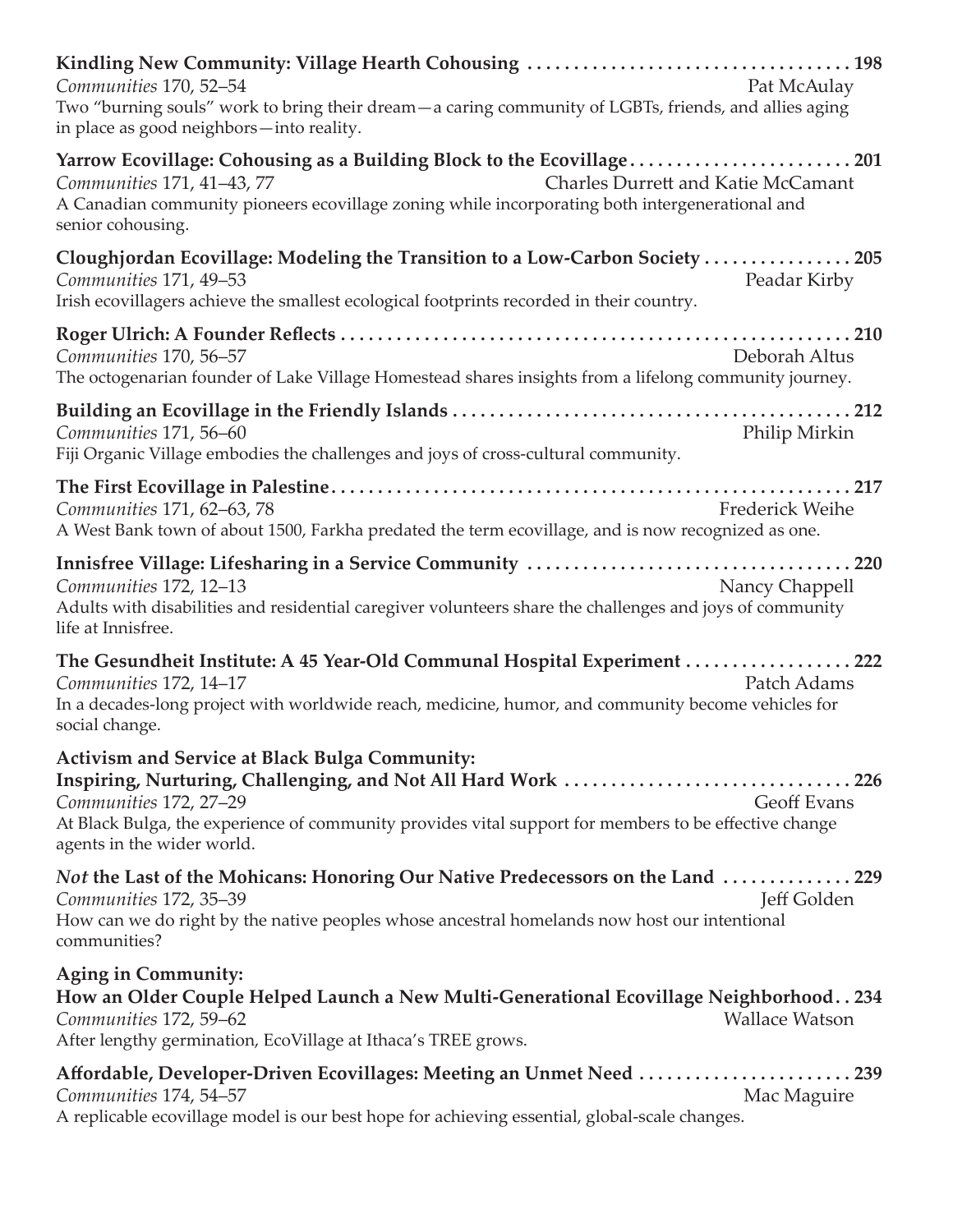| Home Ownership Is Dead! Long Live the Permanent Real Estate Cooperative! 243<br>Communities 175, 40<br>Janelle Orsi<br>Removing houses from the speculative market promises a renewed culture of inclusiveness, mutual aid,<br>self-help, grassroots organizing, and economic revitalization. |
|-----------------------------------------------------------------------------------------------------------------------------------------------------------------------------------------------------------------------------------------------------------------------------------------------|
| <b>Bill Metcalf</b><br>Communities 174, 58-62<br>A book on "life beyond industrial civilisation" inspires the creation of an ecovillage.                                                                                                                                                      |
| Mobile Home Parks: A Fast and Inexpensive Path to Cohousing 249<br><b>William Noel</b><br>Communities 175, 41-43, 74<br>Mobile home and RV parks present an unequaled opportunity to accelerate the transition to more<br>widespread community living.                                        |
| Communities 175, 44-45<br>Werner Kontara<br>Developing a successful business before starting a residential community around it offers distinct advantages.                                                                                                                                    |
| Communities 175, 62-63<br><b>Martin Prosser</b><br>Eight years into the journey, a forming group reflects on lessons learned and looks forward to completion<br>of their first house.                                                                                                         |
| Communities 176, 10-11<br><b>Melvyn Stiriss</b><br>A convergence of causes-from hierarchy (and denial thereof) to ego, mismanagement of money, the<br>"bubble effect," and more-ended The Farm's 13-year collective experiment.                                                               |
| Communities 176, 12-14<br>Douglas Stevenson<br>A long-time member offers his own perspective on what led to "The Changeover" and why The Farm<br>was able to endure, its central vision much greater than any "cult of celebrity."                                                            |
| Communities 176, 57<br>Mary Miner<br>Having felt a sense of community in a small town in Arizona, the author reestablishes it many years later<br>in a cohousing project in Alaska.                                                                                                           |
| Communities 176, 58-60<br>Mairéad Cleary<br>Still in the process of formation, Bruns Eco Village in Australia finds itself on a steep (but welcome)<br>learning curve.                                                                                                                        |
| <b>GPaul Blundell</b><br>Communities 177, 10-12<br>As Compersia and Point A aim to demonstrate, a city can be the perfect place to start an egalitarian,<br>income-sharing community.                                                                                                         |
| Communities 177, 18-20<br>Bryan Allen Moore<br>Not started as an intentional community, a group gradually integrates intentional community concepts<br>into how they live with each other.                                                                                                    |
| Enright Ridge Urban Ecovillage: A 13-Year-Old Retrofit Ecovillage in Cincinnati, Ohio 274<br>Communities 177, 26-28<br>Jim Schenk<br>While it involves inevitable struggles, this replicable model both forms community and provides an<br>ecological framework for living in the city.       |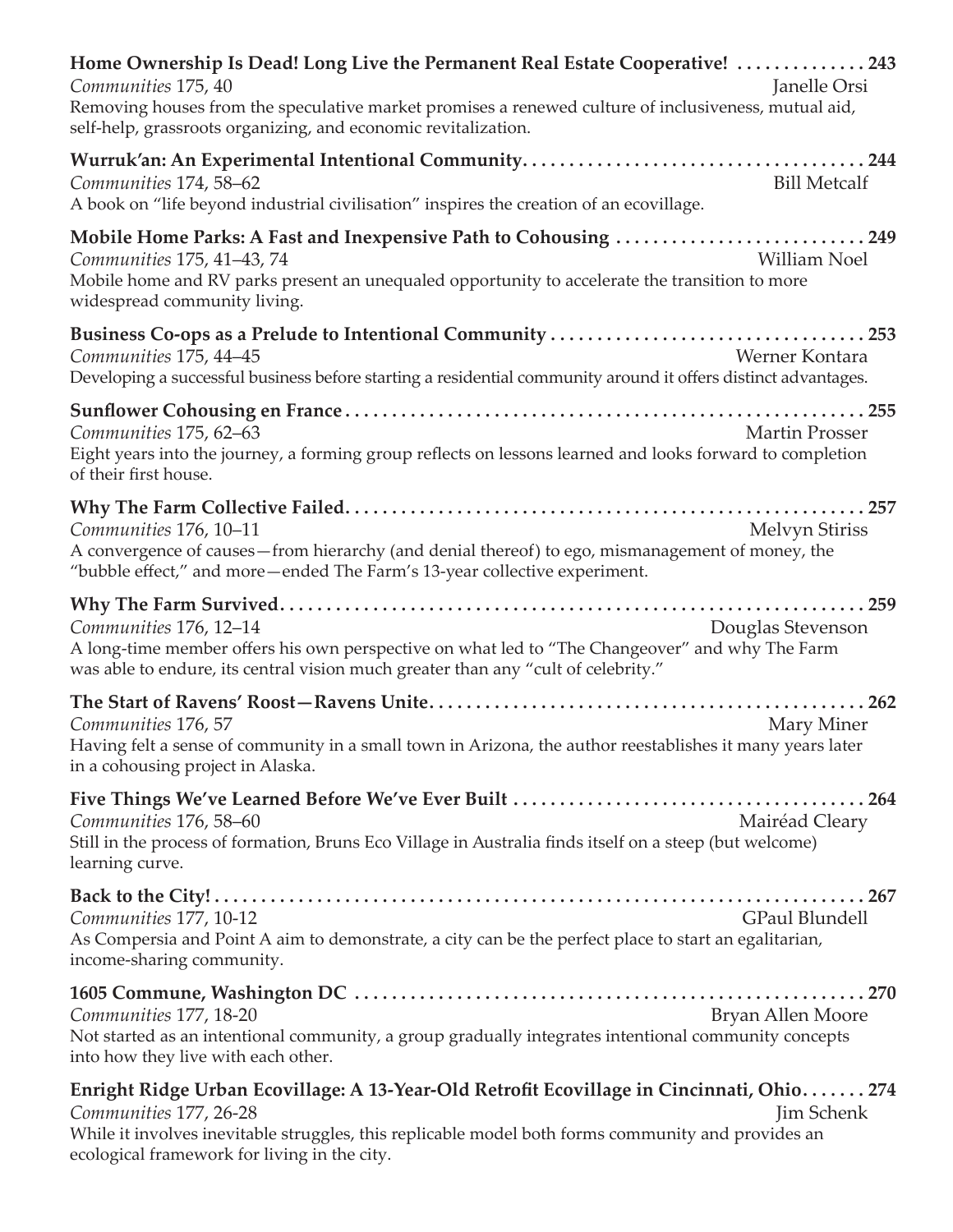| <b>Brittny Love</b><br>Communities 177, 37-39<br>A group of friends coalesces around a friend's death and prepares for next steps in their community<br>evolution, balancing urban and rural impulses.                                                                                                                                      |
|---------------------------------------------------------------------------------------------------------------------------------------------------------------------------------------------------------------------------------------------------------------------------------------------------------------------------------------------|
| Compact Community at Maitreya EcoVillage in Eugene, Oregon280<br>Robert Bolman<br>Communities 177, 47-48<br>Urban development needs sufficient density to support functional public transit, bicycling, and<br>walking-while also staying beautiful, fun, green, and rich with community.                                                   |
| Communities 177, 55-57<br>Grace H. Kim<br>Urban cohousing offers a unique alternative that still allows access to the amenities, conveniences, and<br>vibrancy of city life.                                                                                                                                                                |
| Communities 177, 58-59<br>Sheila Hoffman and Spencer Beard<br>In its formative and early stages, Capitol Hill Urban Cohousing in Seattle encounters both challenges and<br>successes.                                                                                                                                                       |
| <b>III. CULTIVATING NON-RESIDENTIAL COMMUNITY</b>                                                                                                                                                                                                                                                                                           |
| Communities 142, 52-53<br><b>Hilary Giovale</b><br>Neighbors hatch the idea for a shared chicken coop, producing not just food and fertility but also<br>neighborhood cohesion.                                                                                                                                                             |
| Nine Traditions that Draw Us Together: How a Small Town Nurtures Community  294<br>Communities 173, 56-57<br>Murphy Robinson<br>The art of creating community spirit within mainstream towns and neighborhoods has much potential to<br>change the world for the better.                                                                    |
| A Virtual Retirement Village: Combining Independent Living with Community  296<br>Communities 142, 54-56<br>Rudy Yandrick<br>The Lancaster Downtowners stay electronically connected to optimize the benefits of small-city life.                                                                                                           |
| What Are the Boundaries of an Intentional Community?:<br>An Experiment in Geographically-Dispersed Community-Building299<br>Communities 143, 60–62<br>Don Schneider and Elin England<br>The Pleasant Hill Progressives gather together to talk, share, cooperate, and eat-and learn about the<br>benefits and pitfalls of their experiment. |
| Lawrence Siskind<br>Communities 146, 44-45<br>They don't represent any governments, they don't live together, and there are nine of them, not eight,<br>but these polyamorous friends still feel empowered to love each other, addressing one another with the<br>f-word: family.                                                           |
| <b>Lessons in Building Resilient Neighborhoods:</b><br>Reflections on the PROUT Institute Community SEED Program 304<br><b>Ryan Dubas</b><br>Communities 153, 17–19<br>Thanks to cooperation among neighbors, a quiet neighborhood in Eugene, Oregon becomes a hub of<br>permaculture activity and education.                               |